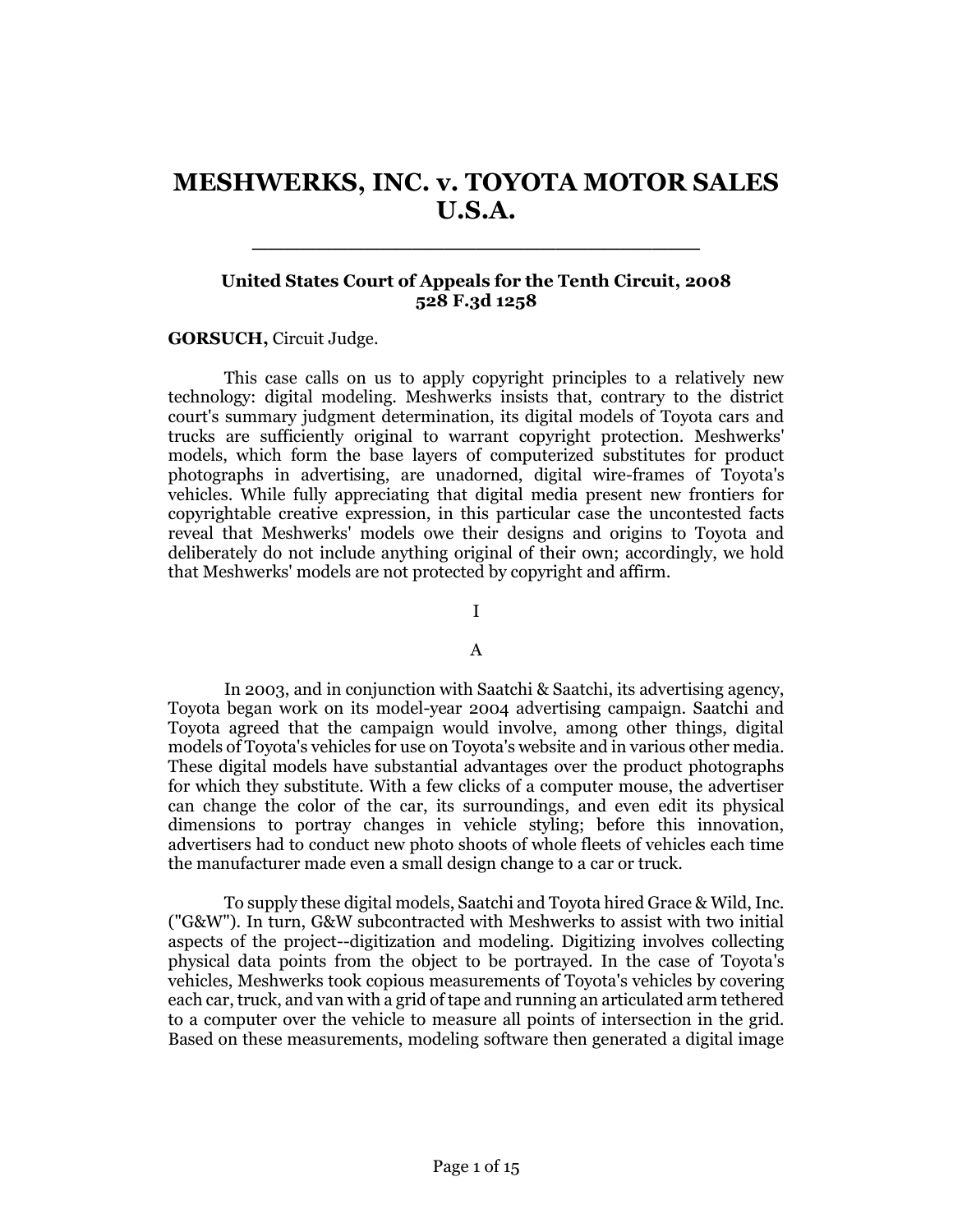resembling a wire-frame model. In other words, the vehicles' data points (measurements) were mapped onto a computerized grid and the modeling software connected the dots to create a "wire frame" of each vehicle.

At this point, however, the on-screen image remained far from perfect and manual "modeling" was necessary. Meshwerks personnel fine-tuned or, as the company prefers it, "sculpted," the lines on screen to resemble each vehicle as closely as possible. Approximately 90 percent of the data points contained in each final model, Meshwerks represents, were the result not of the first-step measurement process, but of the skill and effort its digital sculptors manually expended at the second step. For example, some areas of detail, such as wheels, headlights, door handles, and the Toyota emblem, could not be accurately measured using current technology; those features had to be added at the second "sculpting" stage, and Meshwerks had to recreate those features as realistically as possible by hand, based on photographs. Even for areas that were measured, Meshwerks faced the challenge of converting measurements taken of a threedimensional car into a two-dimensional computer representation; to achieve this, its modelers had to sculpt, or move, data points to achieve a visually convincing result. The purpose and product of these processes, after nearly 80 to 100 hours of effort per vehicle, were two-dimensional wire-frame depictions of Toyota's vehicles that appeared three-dimensional on screen, but were utterly unadorned--lacking color, shading, and other details. Attached to this opinion as Appendix A are sample screen-prints of one of Meshwerks' digital wire-frame models.

With Meshwerks' wire-frame products in hand, G&W then manipulated the computerized models by, first, adding detail, the result of which appeared on screen as a "tightening" of the wire frames, as though significantly more wires had been added to the frames, or as though they were made of a finer mesh. Next, G&W digitally applied color, texture, lighting, and animation for use in Toyota's advertisements. An example of G&W's work product is attached as Appendix B to this opinion. G&W's digital models were then sent to Saatchi to be employed in a number of advertisements prepared by Saatchi and Toyota in various print, online, and television media.<sup>1</sup>

B

This dispute arose because, according to Meshwerks, it contracted with G&W for only a single use of its models--as part of one Toyota television commercial--and neither Toyota nor any other defendant was allowed to use the digital models created from Meshwerks' wire-frames in other advertisements.

<sup>1</sup> G&W also shared one of Meshwerks' original wire-frames with defendant 3D Recon, one of Meshwerks' competitors hired to work on a subsequent phase of Toyota's advertising campaign.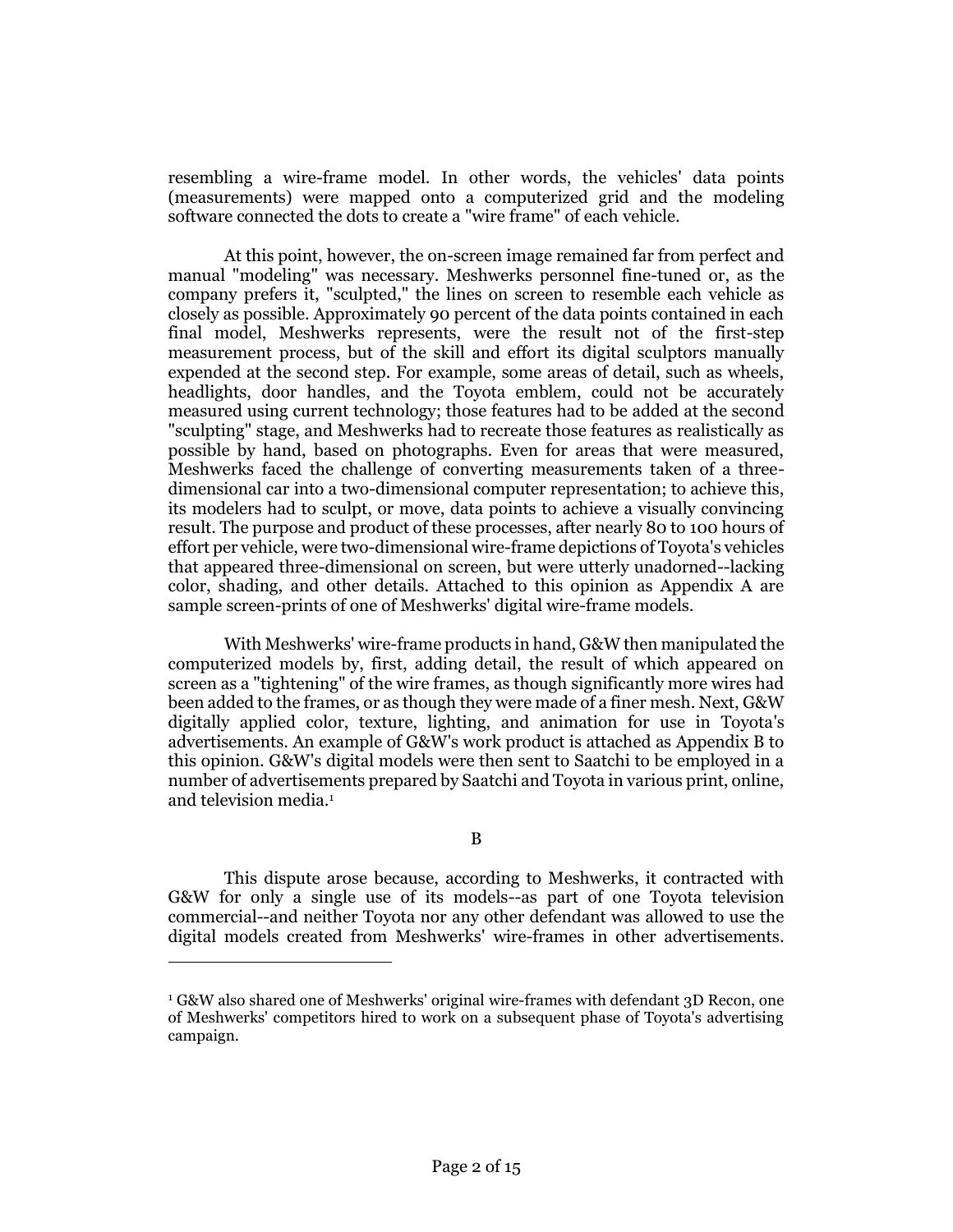Thus, Meshwerks contends defendants improperly--in violation of copyright laws as well as the parties' agreement--reused and redistributed the models created by Meshwerks in a host of other media. In support of the allegations that defendants misappropriated its intellectual property, Meshwerks points to the fact that it sought and received copyright registration on its wire-frame models.<sup>2</sup>

In due course, defendants moved for summary judgment on the theory that Meshwerks' wire-frame models lacked sufficient originality to be protected by copyright. Specifically, defendants argued that any original expression found in Meshwerks' products was attributable to the Toyota designers who conceived of the vehicle designs in the first place; accordingly, defendants' use of the models could not give rise to a claim for copyright infringement.

The district court agreed. It found that the wire-frame models were merely copies of Toyota's products, not sufficiently original to warrant copyright protection, and stressed that Meshwerks' "intent was to replicate, as exactly as possible, the image of certain Toyota vehicles." D. Ct. Op. at 8. Because there was no valid copyright, there could be no infringement, and, having granted summary judgment on the federal copyright claim, the district court declined to exercise supplemental jurisdiction over Meshwerks' state-law contract claim. Today, Meshwerks asks us to reverse and hold its digital, wire-frame models sufficiently original to warrant copyright protection.<sup>3</sup>

### II

To make a case for copyright infringement, Meshwerks must show (1) it owns a valid copyright, and (2) defendants copied constituent elements of the work that are original to Meshwerks. *Autoskill Inc. v. Nat'l Educ. Support Sys., Inc.,* 994 F.2d 1476, 1487 (10th Cir. 1993). Our inquiry in this case focuses on the first of these tests--that is, on the question whether Meshwerks held a valid copyright in its digital wire-frame models. Because Meshwerks obtained registration certificates for its models from the Copyright Office, we presume that it holds a valid copyright. *See* 17 U.S.C. § 410(c); *Palladium Music, Inc. v. EatSleepMusic, Inc.,* 398 F.3d 1193, 1196 (10th Cir. 2005). At the same time, defendants may overcome this presumption by presenting evidence and legal argument sufficient to establish that the works in question were not entitled to copyright protection. *Palladium Music, Inc.,* 398 F.3d at 1196. Because this case comes to us on

<sup>2</sup> An initial suit for copyright infringement was dismissed without prejudice because Meshwerks had not obtained registrations for all of the copyrights it claimed defendants infringed. Meshwerks subsequently registered the copyrights at issue and filed this suit. <sup>3</sup> On appeal, we have not been asked to address Meshwerks' contract claim, though if the holding on its federal claim were to be reversed, the existence of supplemental jurisdiction to review the contract claim of course would have to be reconsidered.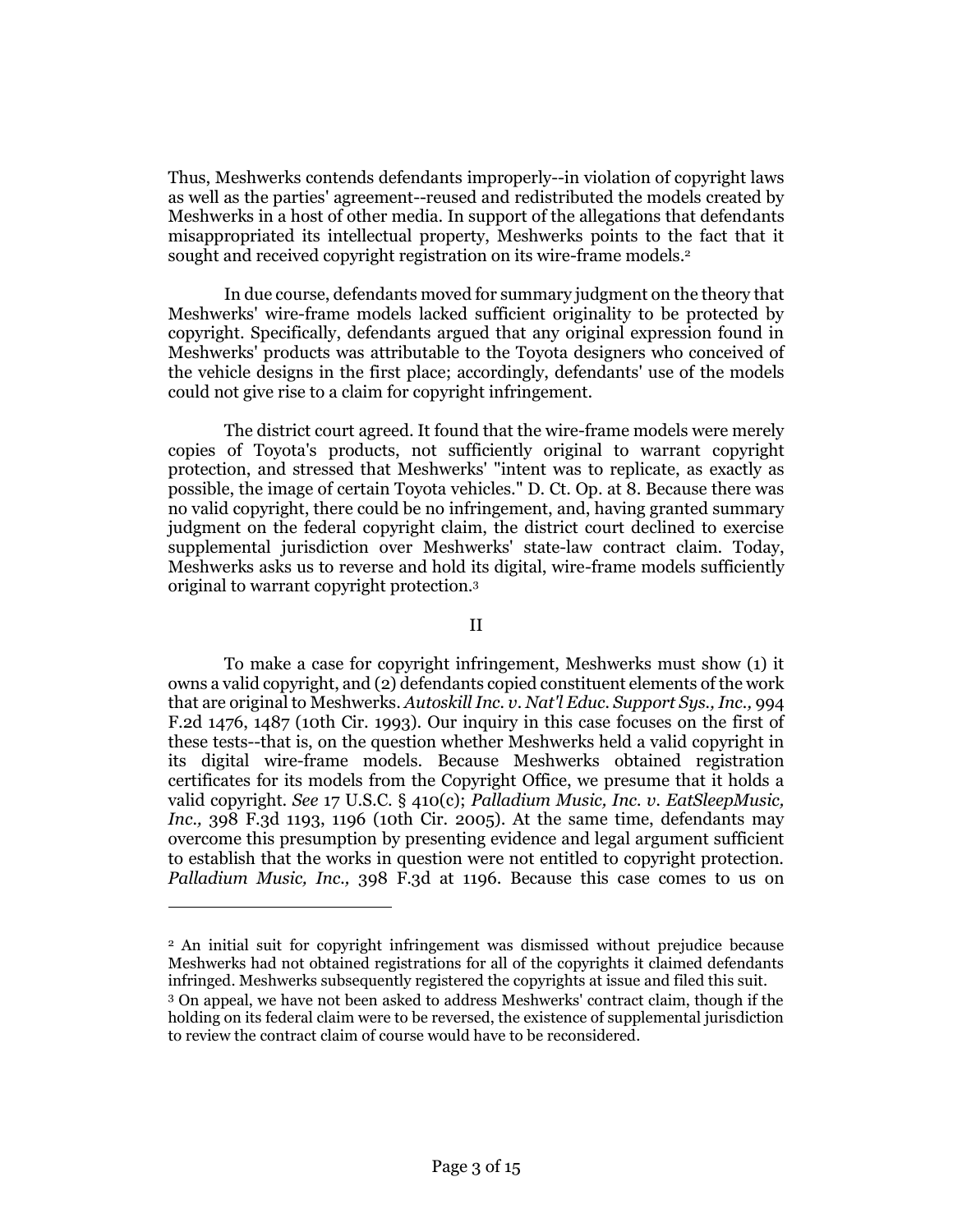summary judgment, we review the question whether Meshwerks holds a valid copyright *de novo* and will affirm the district court's judgment only if, viewing all of the facts in the light most favorable to Meshwerks, we are able to conclude that "there is no genuine issue as to any material fact and that [defendants are] entitled to judgment as a matter of law." Fed. R. Civ. P. 56(c).<sup>4</sup>

### A

The Constitution authorizes Congress "[t]o promote the Progress of Science and useful Arts, by securing for limited Times to Authors and Inventors the exclusive Right to their respective Writings and Discoveries." U.S. Const. art. I, § 8, cl. 8. The Supreme Court has emphasized that the power afforded by this provision--namely, to give an author exclusive authority over a work--rests in part on a "presuppos[ition]" that the work contains "a degree of originality." *Feist Pub'lns, Inc. v. Rural Tel. Serv. Co.,* 499 U.S. 340, 346, 111 S. Ct. 1282, 113 L. Ed. 2d 358 (1991). Congress has recognized this same point, extending copyright protection only to "*original works* of authorship . . . ." 17 U.S.C. § 102 (emphasis added). Originality, thus, is said to be "[t]he *sine qua non* of copyright." *Feist,* 499 U.S. at 345. That is, not every work of authorship, let alone every aspect of every work of authorship, is protectable in copyright; only original expressions are protected. This constitutional and statutory principle seeks to strike a delicate balance--rewarding (and thus encouraging) those who contribute something new to society, while also allowing (and thus stimulating) others to build upon, add to, and develop those creations. The copyright power is said to exist primarily "not to reward the labor of authors, but to promote the progress of science and the useful arts. . . . To this end, copyright assures authors the right to their original expression, but encourages others to build freely upon the ideas and information conveyed by a work." *Id.* at 349-50 (internal quotation and citations omitted).

What exactly does it mean for a work to qualify as "original"? In *Feist,* the Supreme Court clarified that the work must be "independently created by the author (as opposed to copied from other works)." *Id.* at 345; *see also Burrow-Giles Lithographic Co. v. Sarony,* 111 U.S. 53, 58, 4 S. Ct. 279, 28 L. Ed. 349, 1884 Dec. Comm'r Pat. 186 (1884) (the work for which copyright protection is sought must "owe[] its origin" to the putative copyright holder) (internal quotation omitted). In addition, the work must "possesses at least some minimal degree of creativity,"

<sup>4</sup> There is some debate over whether the question of copyrightability is a pure question of law and thus one for the court, or a mixed question of law and fact and thus one involving potential jury questions in the presence of materially disputed facts. *See Gaiman v. McFarlane,* 360 F.3d 644, 648-49 (7th Cir. 2004) (discussing the dispute). Our court has not spoken on the matter, but neither do we have need to do so today as this case comes to us on summary judgment, and we cannot, of course, grant such a motion if we discern any material dispute of fact in the record before us.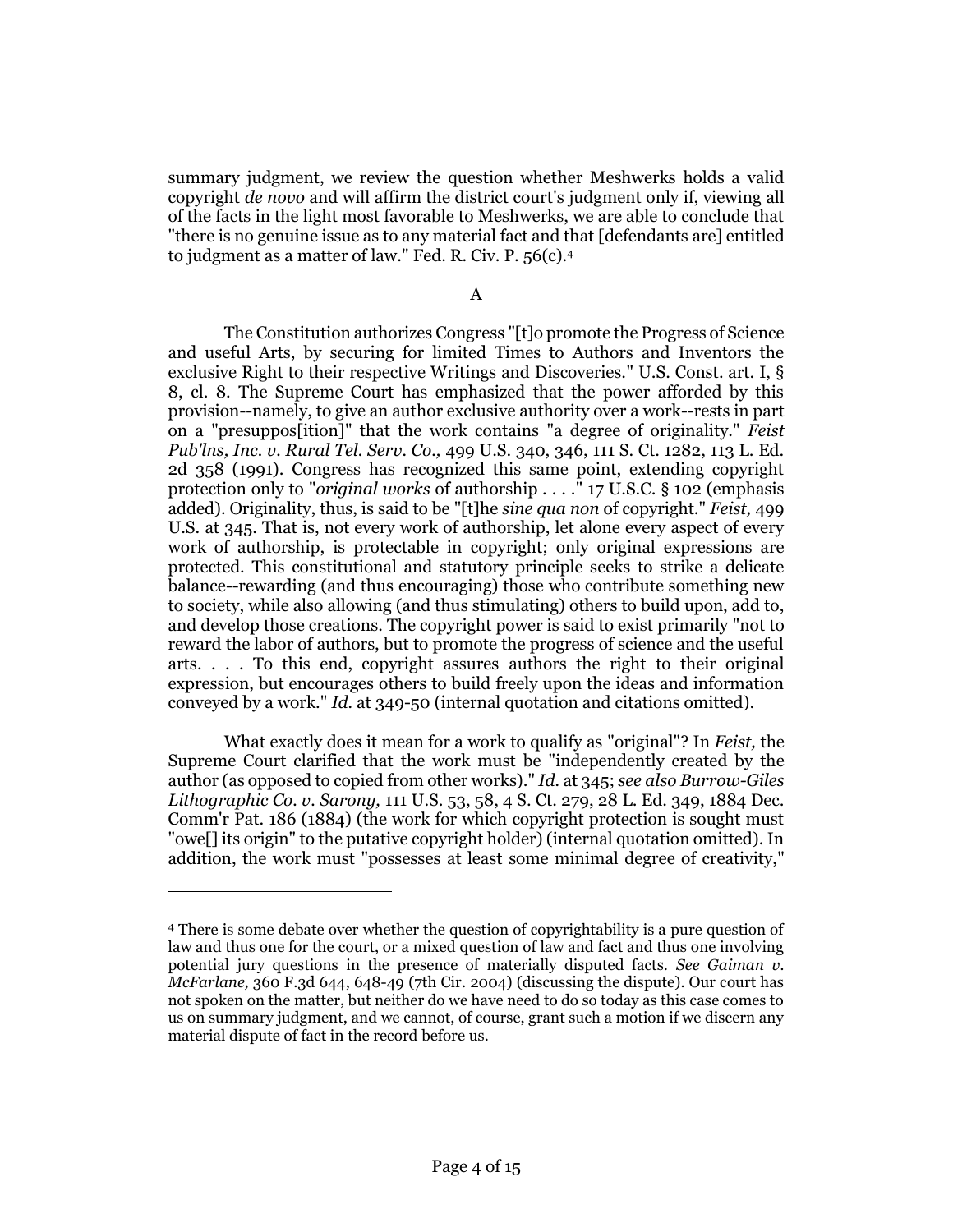*Feist,* 499 U.S. at 345; *see also* William F. Patry, Patry on Copyright § 3:27 ("both independent creation *and* a minimal degree of creativity are required"), though this is not to say that to count as containing a minimal degree of creativity a work must have aesthetic merit in the minds of judges (arguably not always the most artistically discerning lot). As the Court explained through Justice Holmes, even "a very modest grade of art has in it something irreducible, which is one man's alone. That something he may copyright . . . ." *Bleistein v. Donaldson Lithographing Co.,* 188 U.S. 239, 250, 23 S. Ct. 298, 47 L. Ed. 460, 1903 Dec. Comm'r Pat. 650 (1903); *see also Feist,* 499 U.S. at 345 (all that's needed is some creative spark, "no matter how crude, humble, or obvious").<sup>5</sup>

The parties focus most of their energy in this case on the question whether Meshwerks' models qualify as independent creations, as opposed to copies of Toyota's handiwork. But what can be said, at least based on received copyright doctrine, to distinguish an independent creation from a copy? And how might that doctrine apply in an age of virtual worlds and digital media that seek to mimic the "real" world, but often do so in ways that undoubtedly qualify as (highly) original? While there is little authority explaining how our received principles of copyright law apply to the relatively new digital medium before us, some lessons may be discerned from how the law coped in an earlier time with a previous revolution in technology: photography.

As Judge Pauley admirably recounted in *SHL Imaging, Inc. v. Artisan House, Inc.,* photography was initially met by critics with a degree of skepticism: a photograph, some said, "copies everything and explains nothing," and it was debated whether a camera could do anything more than merely record the physical world. 117 F. Supp. 2d 301, 307 (S.D.N.Y 2000) (internal quotation omitted). These largely aesthetic debates migrated into legal territory when Oscar Wilde toured the United States in the 1880s and sought out Napoleon Sarony for a series of publicity photographs to promote the event.<sup>6</sup> Burrow-Giles, a lithography firm, quickly

<sup>5</sup> The two pertinent concepts--independent creation and minimal creativity--are intertwined and overlap, at least to some degree: After all, if something qualifies as an independent creation (that is, it is more than a copy) won't it also usually betray some minimal degree of creativity? Still, though the independent test imputed by the creativity requirement is low, it does exist. *Feist,* 499 U.S. at 345, 362. It is thus not the case, as some interpreted Judge Learned Hand to say when he observed that "'no photograph, however simple, can be unaffected by the personal influence of the author, and no two will be absolutely alike,'" that photographs (or any other works, for that matter) are *per se* protectable. *See SHL Imaging, Inc. v. Artisan House, Inc.,* 117 F. Supp. 2d 301, 309 (S.D.N.Y. 2000) (quoting *Jewelers' Circular Pub. Co. v. Keystone Pub. Co.,* 274 F. 932, 934 (S.D.N.Y. 1921) (Hand, J.)).

 $6$  The tour brought Wilde within what is now our territorial jurisdiction in 1882, including to the bustling silver mining town of Leadville, Colorado, where Wilde descended into Horace Tabor's Matchless Mine and later claimed, "I read [assembled miners] passages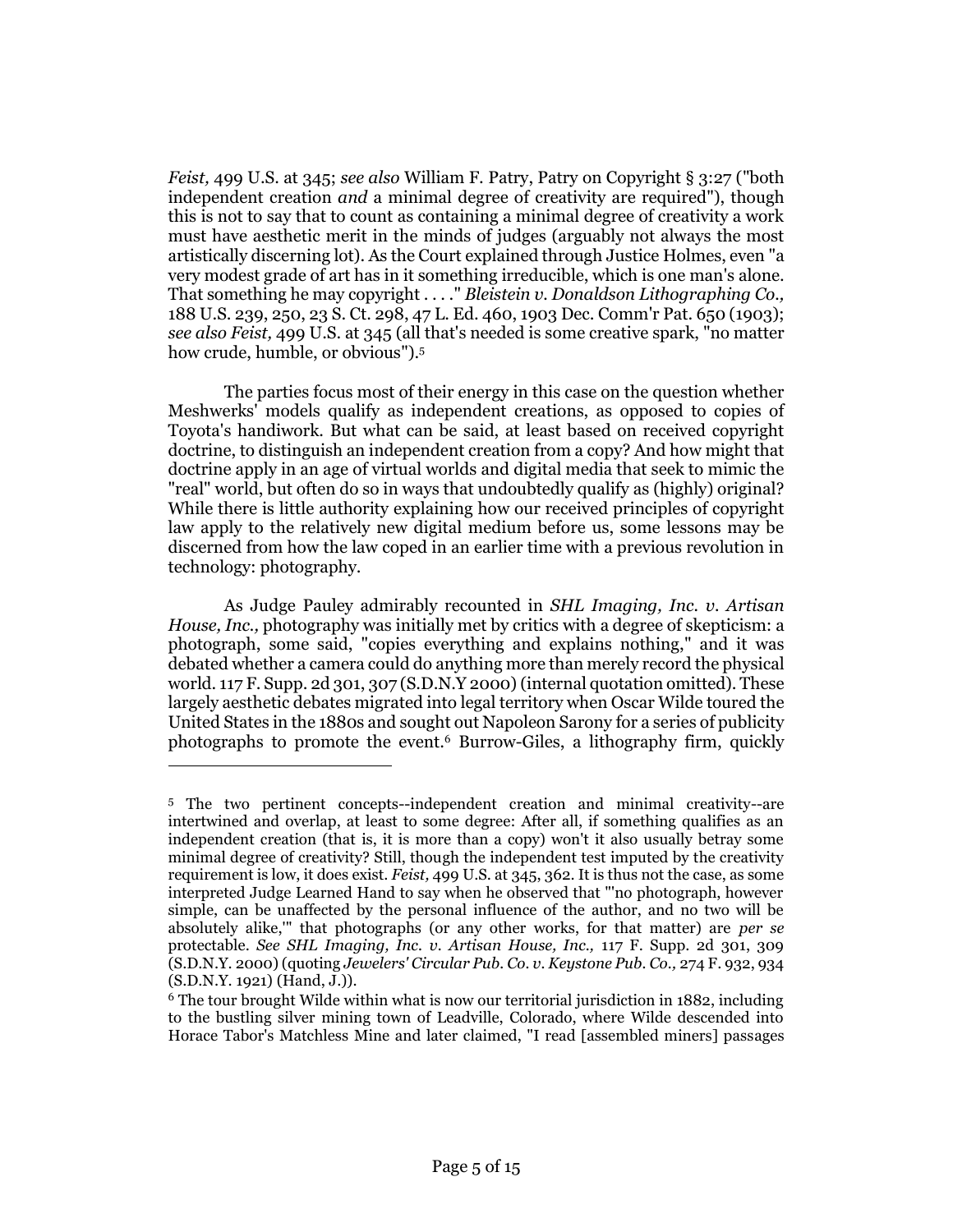copied one of Sarony's photos and sold 85,000 prints without the photographer's permission. Burrow-Giles defended its conduct on the ground that the photograph was a "mere mechanical reproduction of the physical features" of Wilde and thus not copyrightable. *Burrow-Giles,* 111 U.S. at 59. Recognizing that Oscar Wilde's inimitable visage does not belong, or "owe its origins" to any photographer, the Supreme Court noted that photographs may well sometimes lack originality and are thus not *per se* copyrightable. *Id.* ("the ordinary production of a photograph" may involve "no protection" in copyright). At the same time, the Court held, a copyright may be had to the extent a photograph involves "posing the said Oscar Wilde in front of the camera, selecting and arranging the costume, draperies, and other various accessories in said photograph, arranging the subject so as to present graceful outlines, arranging and disposing the light and shade, suggesting and evoking the desired expression . . . ." *Id.* at 60. Accordingly, the Court indicated, photographs are copyrightable, if only to the extent of their *original* depiction of the subject. Wilde's image is not copyrightable; but to the extent a photograph reflects the photographer's decisions regarding pose, positioning, background, lighting, shading, and the like, those elements can be said to "owe their origins" to the photographer, making the photograph copyrightable, at least to that extent.

As the Court more recently explained in *Feist,* the operative distinction is between, on the one hand, ideas or facts in the world, items that cannot be copyrighted, and a particular expression of that idea or fact, that can be. "This principle, known as the idea/expression or fact/expression dichotomy, applies to all works of authorship. As applied to a factual compilation," the particular matter at issue in *Feist,* "assuming the absence of original written expression, only the compiler's selection and arrangement may be protected; the raw facts may be copied at will. This result is neither unfair nor unfortunate. It is the means by which copyright advances the progress of science and art." *Feist,* 499 U.S. at 350; *see also id.* at 351 ("In no event may copyright extend to the facts themselves."). So, in the case of photographs, for which Meshwerks' digital models were designed to serve as practically advantageous substitutes, authors are entitled to copyright protection only for the "incremental contribution," *SHL Imaging, Inc.,* 117 F. Supp. 2d at 311 (internal quotation omitted), represented by their interpretation or expression of the objects of their attention.

from the autobiography of Benvenuto Cellini and they seemed much delighted. I was reproved by my hearers for not having brought him with me. I explained that he had been dead for some little time which elicited the enquiry 'Who shot him?'" Oscar Wilde, *Impressions of America* 31 (Keystone Press 1906).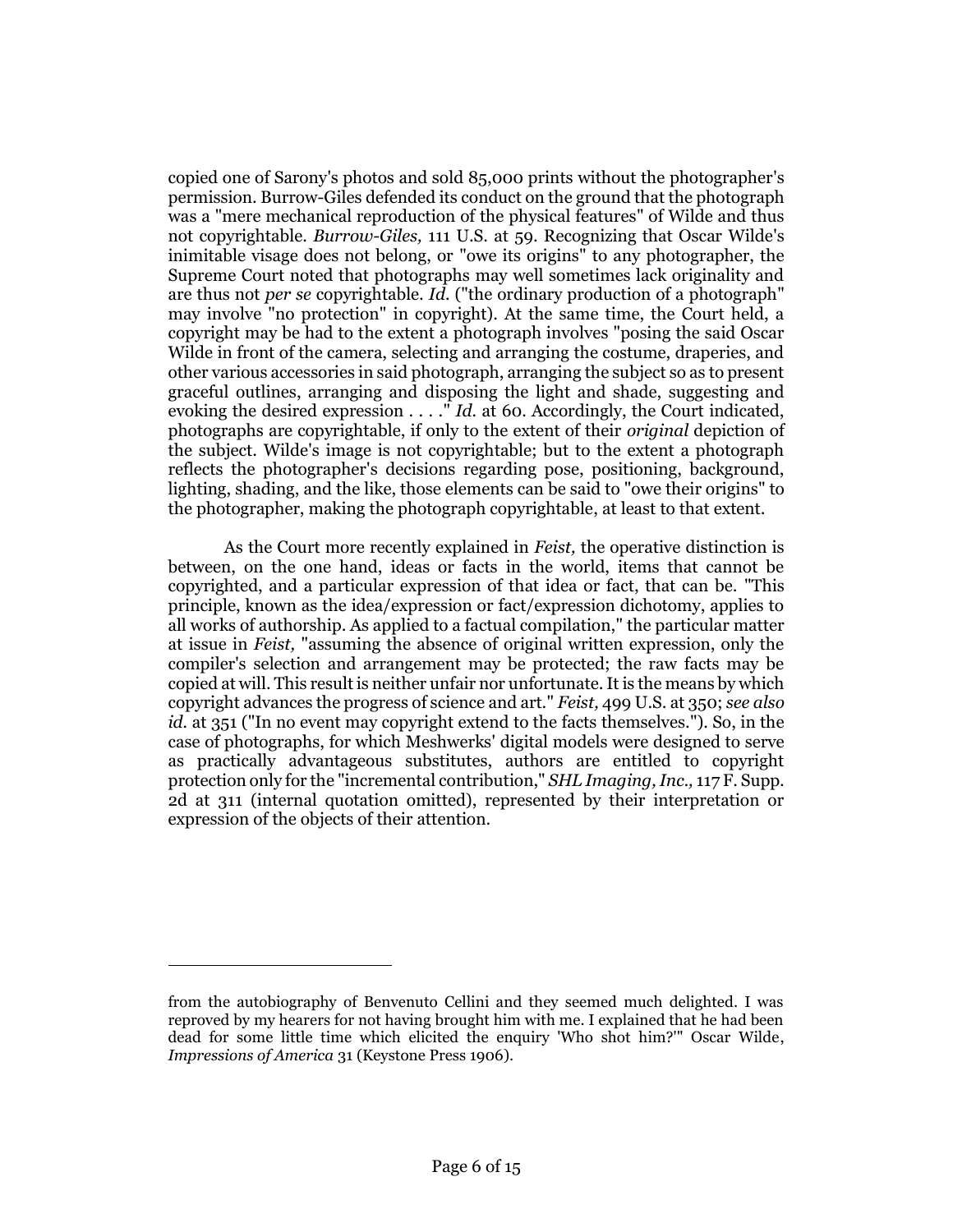Applying these principles, evolved in the realm of photography, to the new medium that has come to supplement and even in some ways to supplant it, we think Meshwerks' models are not so much independent creations as (very good) copies of Toyota's vehicles. In reaching this conclusion we rely on (1) an objective assessment of the particular models before us and (2) the parties' purpose in creating them. All the same, we do not doubt for an instant that the digital medium before us, like photography before it, can be employed to create vivid new expressions fully protectable in copyright.

1

Key to our evaluation of this case is the fact that Meshwerks' digital wireframe computer models depict Toyota's vehicles without any individualizing features: they are untouched by a digital paintbrush; they are not depicted in front of a palm tree, whizzing down the open road, or climbing up a mountainside. Put another way, Meshwerks' models depict nothing more than unadorned Toyota vehicles--the car as car. *See* Appendix A. And the unequivocal lesson from *Feist* is that works are not copyrightable to the extent they do not involve any expression apart from the raw facts in the world. As Professor Nimmer has commented in connection with the predecessor technology of photography, "[a]s applied to a photograph of a pre-existing product, that bedrock principle [of originality] means that the photographer manifestly cannot claim to have originated the matter depicted therein . . . . The upshot is that the photographer is entitled to copyright solely based on lighting, angle, perspective, and the other ingredients that traditionally apply to that art-form." Nimmer on Copyright § 3.03[C][3]. It seems to us that exactly the same holds true with the digital medium now before us: the facts in this case unambiguously show that Meshwerks did not make any decisions regarding lighting, shading, the background in front of which a vehicle would be posed, the angle at which to pose it, or the like--in short, its models reflect none of the decisions that can make depictions of things or facts in the world, whether Oscar Wilde or a Toyota Camry, new expressions subject to copyright protection.

The primary case on which Meshwerks asks us to rely actually reinforces this conclusion. In *Ets-Hokin v. Skyy Spirits, Inc.,* 225 F.3d 1068 (9th Cir. 2000) (*Skyy I*), the Ninth Circuit was faced with a suit brought by a plaintiff photographer who alleged that the defendant had infringed on his commercial photographs of a Skyy-brand vodka bottle. The court held that the vodka bottle, as a "utilitarian object," a fact in the world, was not itself (at least usually) copyrightable. *Id.* at 1080 (citing 17 U.S.C. § 101). At the same time, the court recognized that plaintiff's photos reflected decisions regarding "lighting, shading, angle, background, and so forth," *id.* at 1078, and to the extent plaintiff's photographs reflected such original contributions the court held they could be copyrighted. In so holding, the Ninth Circuit reversed a district court's dismissal of the case and remanded the matter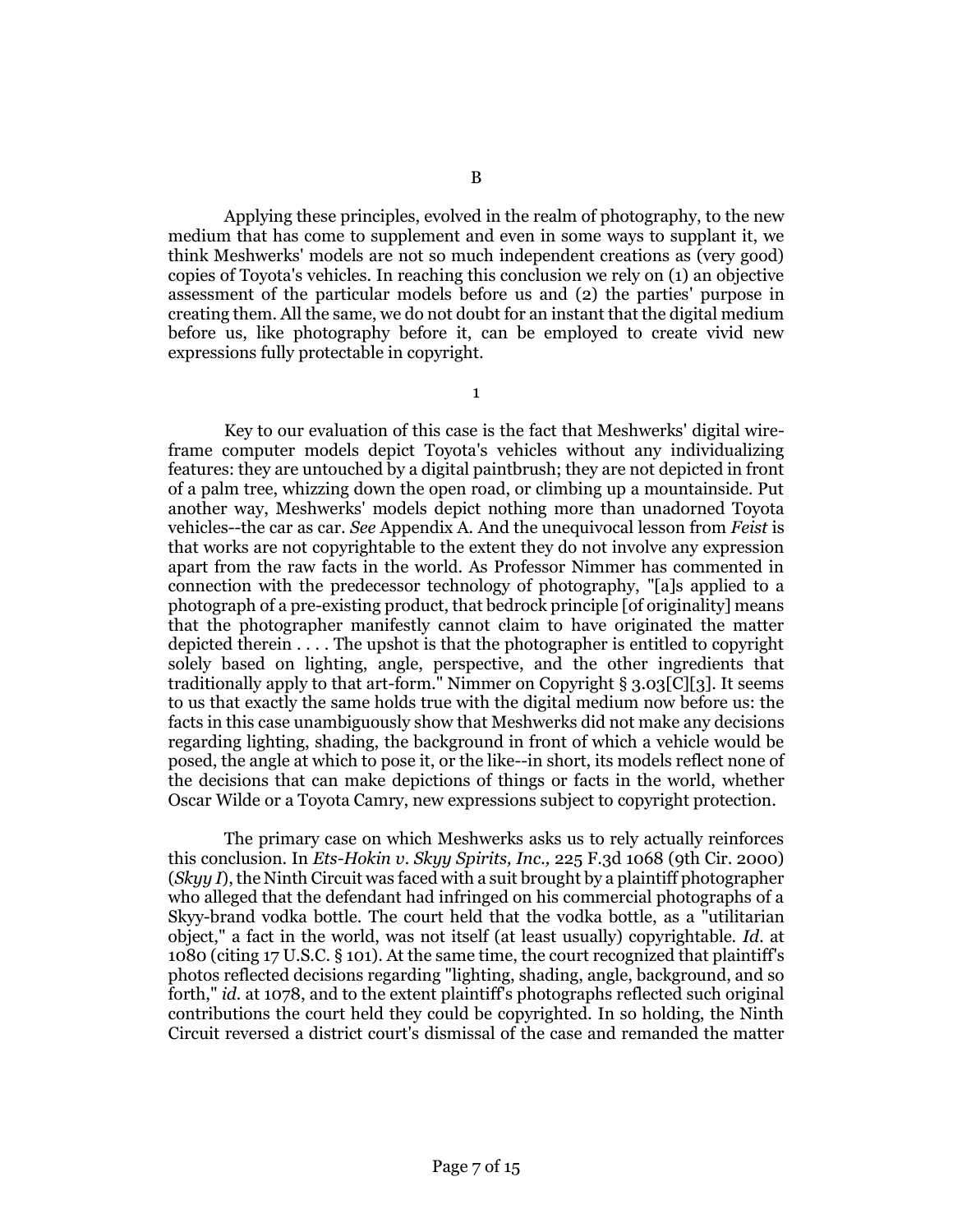for further proceedings, and Meshwerks argues this analysis controls the outcome of its case.

But *Skyy I* tells only half the story. The case soon returned to the court of appeals, and the court held that the defendant's photos, which differed in terms of angle, lighting, shadow, reflection, and background, did *not* infringe on the plaintiff's copyrights. *Ets-Hokin v. Skyy Spirits, Inc.,* 323 F.3d 763, 765 (9th Cir. 2003) (*Skyy II*). Why? The only constant between the plaintiff's photographs and the defendant's photographs was the bottle itself, *id.* at 766, and an accurate portrayal of the unadorned bottle could not be copyrighted. Facts and ideas are the public's domain and open to exploitation to ensure the progress of science and the useful arts. Only original expressions of those facts or ideas are copyrightable, leaving the plaintiff in the *Skyy* case with an admittedly "thin" copyright offering protection perhaps only from exact duplication by others. *Id.; see also SHL Imaging, Inc.,* 117 F. Supp. 2d at 311 ("Practically, the plaintiffs [photos] are only protected from verbatim copying.").

The teaching of *Skyy* I and II, then, is that the vodka bottle, because it did not owe its origins to the photographers, had to be filtered out to determine what copyrightable expression remained. And, by analogy--though not perhaps the one Meshwerks had in mind--we hold that the unadorned images of Toyota's vehicles cannot be copyrighted by Meshwerks and likewise must be filtered out. To the extent that Meshwerks' digital wire-frame models depict only those unadorned vehicles, having stripped away all lighting, angle, perspective, and "other ingredients" associated with an original expression, we conclude that they have left no copyrightable matter.<sup>7</sup>

<sup>7</sup> The *Skyy I* panel also faulted the district court for analyzing the photographs as "derivative works," requiring (a) non-trivial differences between the photos and bottle and (b) that copyright in the photo would not interfere with Skyy's ability to use its own bottle. *See Skyy I,* 225 F.3d at 1073. A derivative work is based on a pre-existing copyrighted work and seeks to recast, transform, or adapt that original work. 17 U.S.C. § 101. Meshwerks argues that the originality requirement is "higher" for derivative works, that the district court erroneously applied this standard here, and that cases analyzing originality in derivative works are generally inapposite. In our *de novo* review, however, we have simply applied the Supreme Court's originality directives set out in *Feist.* And it appears to us that the courts in derivative works cases, *see, e.g., ATC Distr. Group, Inc. v. Whatever It Takes Transmissions & Parts, Inc.,* 402 F.3d 700, 712 (6th Cir. 2005); *L. Batlin & Son, Inc. v. Snyder,* 536 F.2d 486, 490-92 (2d Cir. 1976), just like the court in *Skyy II,* also had to separate out that which owed its origin to the putative copyright holder from that which did not, holding only the former copyrightable. In *then* examining the elements that are original to the author, the originality analysis ought to be the same. Patry on Copyright § 3:50 ("[T]he standard of originality for derivative works is no different than for nonderivative works."); *id.* § 3:55 ("Under the Supreme Court's *Feist* opinion, there is a single test for originality applicable to all works, derivative and nonderivative alike.").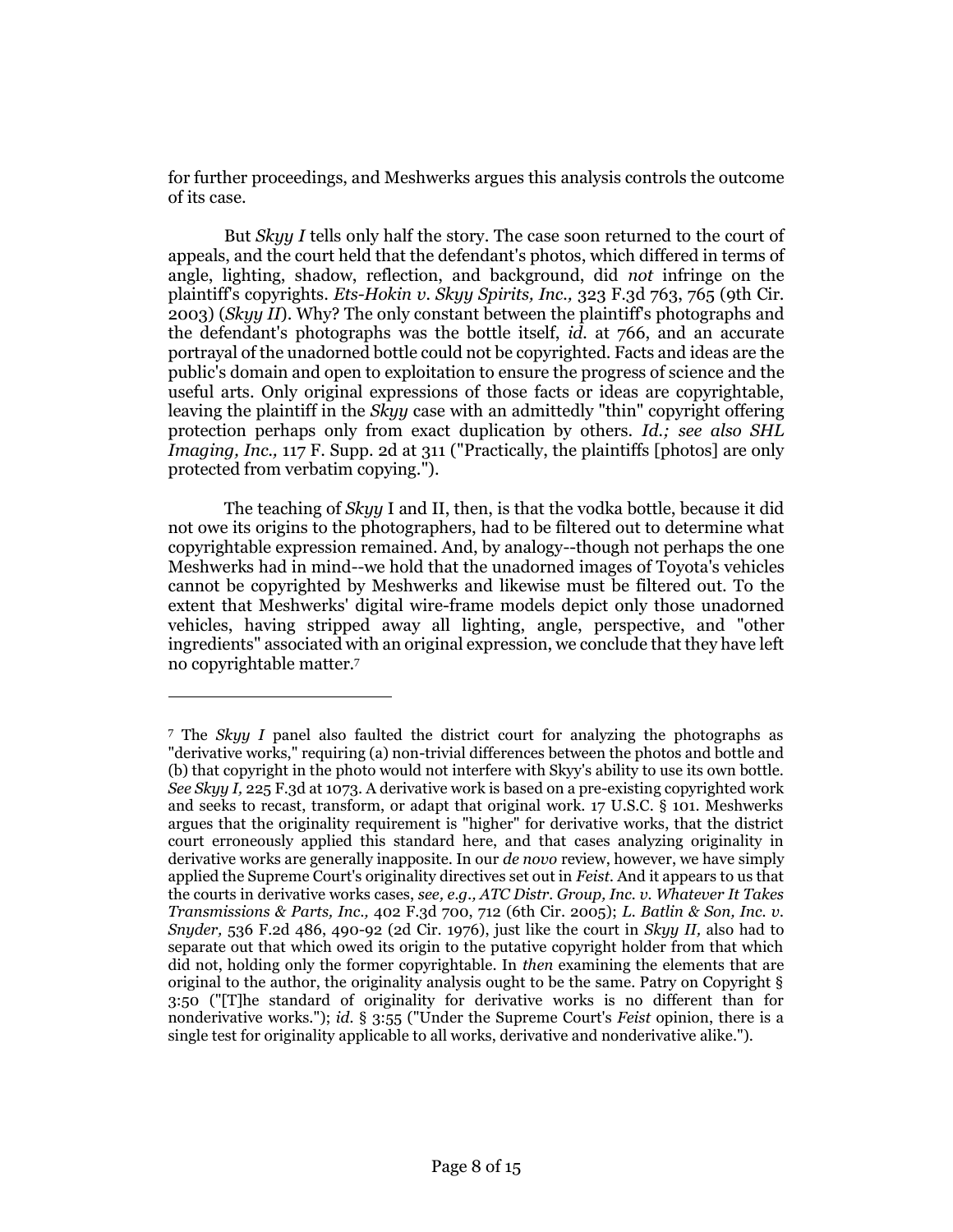Confirming this conclusion as well is the peculiar place where Meshwerks stood in the model-creation pecking order. On the one hand, Meshwerks had nothing to do with designing the appearance of Toyota's vehicles, distinguishing them from any other cars, trucks, or vans in the world. That expressive creation took place *before* Meshwerks happened along, and was the result of work done by Toyota and its designers; indeed, at least six of the eight vehicles at issue are still covered by design patents belonging to Toyota and protecting the *appearances* of the objects for which they are issued. *See* 35 U.S.C. § 171; *Gorham Mfg. Co. v. White,* 81 U.S. 511, 525, 20 L. Ed. 731 (1871) ("It is the appearance itself, no matter by what agency caused, that constitutes mainly, if not entirely, the contribution to the public which the law deems worthy of recompense."). On the other hand, how the models Meshwerks created were to be deployed in advertising--including the backgrounds, lighting, angles, and colors--were all matters left to those (G&W, Saatchi, and 3D Recon) who came *after* Meshwerks left the scene. *See infra* Section II.C. Meshwerks thus played a narrow, if pivotal, role in the process by simply, if effectively, copying Toyota's vehicles into a digital medium so they could be expressively manipulated by others.<sup>8</sup>

Were we to afford copyright protection in this case, we would run aground on one of the bedrock principles of copyright law--namely, that originality, "as the term is used in copyright, means only that the work was independently created by the author (*as opposed to copied from other works)." Feist,* 499 U.S. at 345 (emphasis added). Because our copyright laws protect only "original" expression, the reason for refusing copyright protection to copies is clear, "since obviously a copier is not a creator, much less an 'independent' creator." Patry on Copyright § 3:28; *see also id.* ("The key is whether original matter in which protection is claimed is the result of plaintiff's ingenuity rather than appropriation of another's material."). As it happens, many other courts before us have denied copyright protection in analogous cases, involving copies of facts in the world, as well as copies of prior works of art. So, for example, in *Sparaco v. Lawler, Matusky, Skelly, Engineers LLP,* 303 F.3d 460, 467 (2d Cir. 2002), our sister circuit, relying on *Feist,* denied copyright protection to that portion of an architectural drawing setting forth "the existing physical characteristics of the site, including its shape and dimensions, the grade contours, and the location of existing elements, [as] it sets forth facts; copyright does not bar the copying of such facts." Much the same might be said here. *See also ATC Distr. Group, Inc. v. Whatever It Takes Transmissions & Parts, Inc.,* 402 F.3d 700, 712 (6th Cir. 2005) (denying copyright protection to catalog illustrations of transmission parts "copied from photographs cut out of competitors' catalogs"); *Bridgeman Art Library, Ltd. v. Corel Corp.,* 36 F. Supp. 2d 191, 197 (S.D.N.Y. 1999) (denying copyright protection to photographs that were "'slavish copies' of public domain works of art"); Mary Campbell Wojcik,

<sup>8</sup> We are not called upon to, and do not, express any view on the copyrightability of the work products produced by those who employed and adorned Meshwerks' models.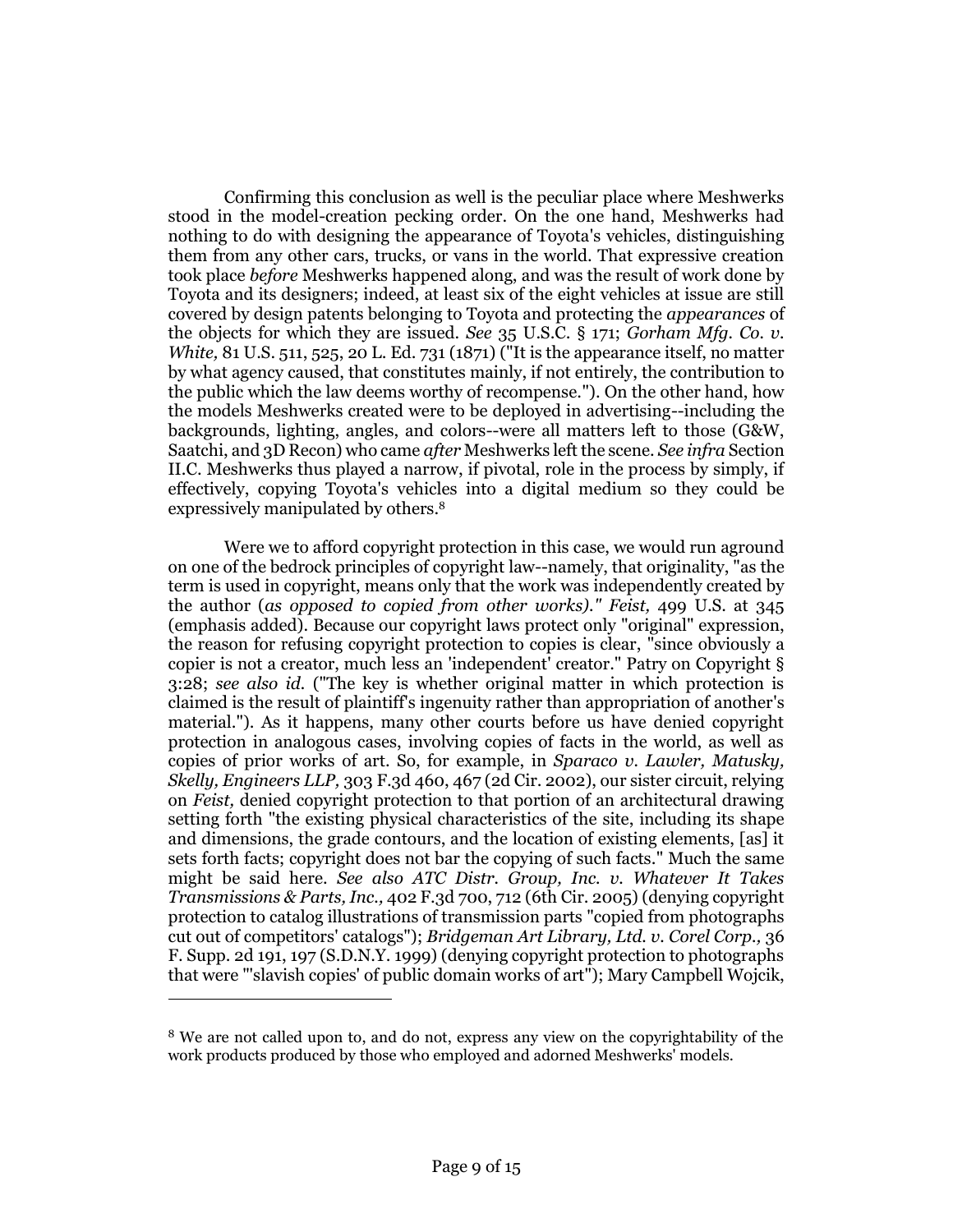*The Antithesis of Originality:* Bridgeman, *Image Licensors, and the Public Domain,* 30 Hastings Comm. & Ent. L. J. 257, 267 (2008) ("[T]he law is becoming increasingly clear: one possesses no copyright interest in reproductions . . . when these reproductions do nothing more than accurately convey the underlying image.").<sup>9</sup>

It is certainly true that what Meshwerks accomplished was a peculiar kind of copying. It did not seek to recreate Toyota vehicles outright--steel, rubber, and all; instead, it sought to depict Toyota's three-dimensional physical objects in a two-dimensional digital medium. But we hold, as many before us have already suggested, that, standing alone, "[t]he fact that a work in one medium has been copied from a work in another medium does not render it any the less a 'copy.'" Nimmer on Copyright § 8.01[B]; *see also Durham Indus., Inc. v. Tomy Corp.,* 630 F.2d 905, 910 (2d Cir. 1980) (holding that "the mere reproduction of the Disney characters in plastic . . . does not constitute originality as this Court has defined the term"); *Entm't Research Group, Inc. v. Genesis Creative Group, Inc.,* 122 F.3d 1211, 1221-24 (9th Cir. 1997) (denying copyright protection to 3-D costumes based on 2-D cartoon characters). After all, the putative creator who merely shifts the medium in which another's creation is expressed has not necessarily added anything beyond the expression contained in the original. *See Bridgeman Art Library, Ltd.,* 36 F. Supp. 2d at 199 (noting that "a copy in a new medium is copyrightable only where, as often but not always is the case, the copier makes some identifiable original contribution").<sup>10</sup>

<sup>9</sup> We are not convinced that the single case to which we are pointed where copyright was awarded for a "slavish copy" remains good law after *Feist.* In *Alva Studios, Inc. v. Winninger,* 177 F. Supp. 265 (S.D.N.Y. 1959), the court held that a miniature reproduction of Rodin's "Hand of God" was copyrightable because of the great skill it took accurately to replicate Rodin's masterpiece. *Feist,* however, rejected the notion that skill and hard work suffice for copyright protection, 499 U.S. at 359-60, undermining the very foundation for the holding in *Alva Studios. See* Patry on Copyright § 3:56 ("*Alva* appears to have protected labor--albeit labor by a skilled artisan--but still only labor, not judgment. *Alva* is inconsistent with the Supreme Court's opinion in *Feist.*").

 $10$  The single case Meshwerks cites to us as suggesting that a medium shift alone is sufficient to warrant copyright protection does not alter our conclusion on this score. There, a series of three-dimensional works of art translated from two-dimensional sketches were held copyrightable based on the artist's "creative effort." *W. Goebel Porzellanfabrik v. Action Indus., Inc.,* 589 F. Supp. 763, 767 (S.D.N.Y. 1984). This case pre-dated *Feist,* and it is unclear whether it remains good law. In *Feist,* the Supreme Court specifically eschewed the notion that effort alone was enough to make the resultant work "original" and therefore the proper subject of copyright protection. *See Feist,* 499 U.S. at 359-60; *see also supra* note 9. Moreover, and as discussed in greater detail below, creative decision-making in the *process* is insufficient to render the *product* original. *Cf.* Nimmer on Copyright § 3.03[C][2] (stating that a district court erred in another case "in holding that the mere act of converting a public domain Santa Claus figure into a three-dimensional plastic form constituted sufficient originality").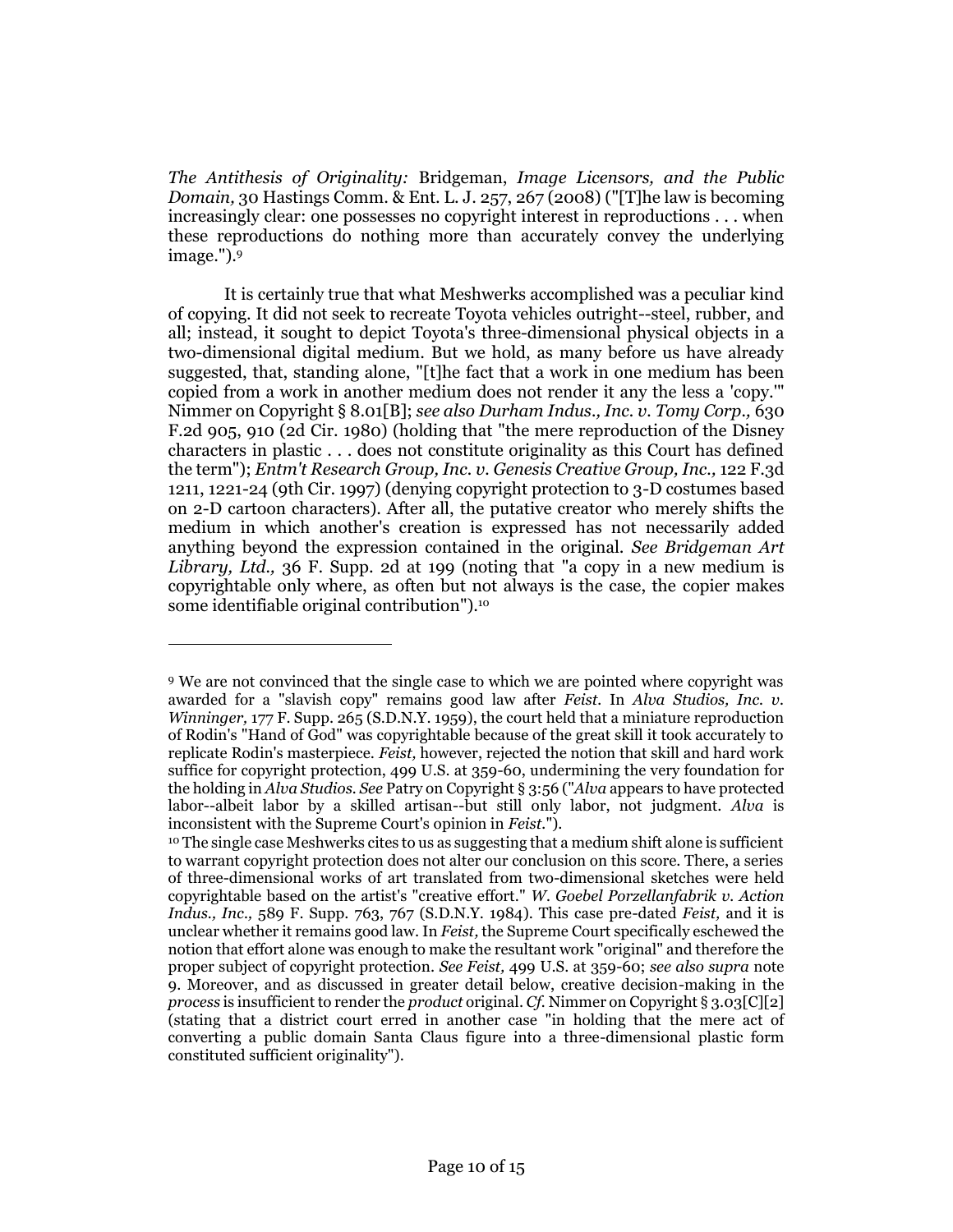In reaching this conclusion, we do not for a moment seek to downplay the considerable amount of time, effort, and skill that went into making Meshwerks' digital wire-frame models. But, in assessing the originality of a work for which copyright protection is sought, we look only at the final *product,* not the process, and the fact that intensive, skillful, and even creative labor is invested in the process of creating a product does not guarantee its copyrightability. *See Feist,* 499 U.S. at 359-60; Howard B. Abrams, Law of Copyright § 2:8 ("Even if the *process* is both expensive and intricate, an exact or near-exact duplicate of an original should not qualify for copyright.") (emphasis added); Wojcik, *supra,* 30 Hastings Comm. & Ent. L. J. at 267 ("This is not to say that [accurately reproducing an underlying image] requires no skill or effort; it simply means that such skill and effort does not suffice to invoke the highly advantageous legal monopoly granted under the Copyright Act."). In the case before us, there is no doubt that transposing the physical appearances of Toyota's vehicles from three dimensions to two, such that computer-screen images accurately reflect Toyota's products, was labor intensive and required a great amount of skill. But because the end-results were unadorned images of Toyota's vehicles, the appearances of which do not owe their origins to Meshwerks, we are unable to reward that skill, effort, and labor with copyright protection.

2

Meshwerks' intent in making its wire-frame models provides additional support for our conclusion. "In theory, the originality requirement tests the putative author's state of mind: Did he have an earlier work in mind when he created his own?" Paul Goldstein, Goldstein on Copyright § 2.2.1.1. If an artist affirmatively sets out to be unoriginal--to make a copy of someone else's creation, rather than to create an original work--it is far more likely that the resultant product will, in fact, be unoriginal. *See* Russ VerSteeg, *Intent, Originality, Creativity and Joint Authorship,* 68 Brook. L. Rev. 123, 133 (2002) ("[A] person's intent to copy . . . should be considered strong evidence that what that person has produced is not copyrightable."). Of course, this is not to say that the accidental or spontaneous artist will be denied copyright protection for not intending to produce art; it is only to say that authorial intent sometimes can shed light on the question of whether a particular work qualifies as an independent creation or only a copy.

In this case, the undisputed evidence before us leaves no question that Meshwerks set out to copy Toyota's vehicles, rather than to create, or even to add, any original expression. The purchase order signed by G&W asked Meshwerks to "digitize and model" Toyota's vehicles, and Meshwerks' invoice submitted to G&W for payment reflects that this is exactly the service Meshwerks performed. Aplt's App. at 113, 115. Meshwerks itself has consistently described digitization and modeling as an attempt accurately to depict real-world, three-dimensional objects as digital images viewable on a computer screen. *See, e.g., id.* at 369 ("the graphic sculptor is not intending to 'redesign' the product, he or she is attempting to depict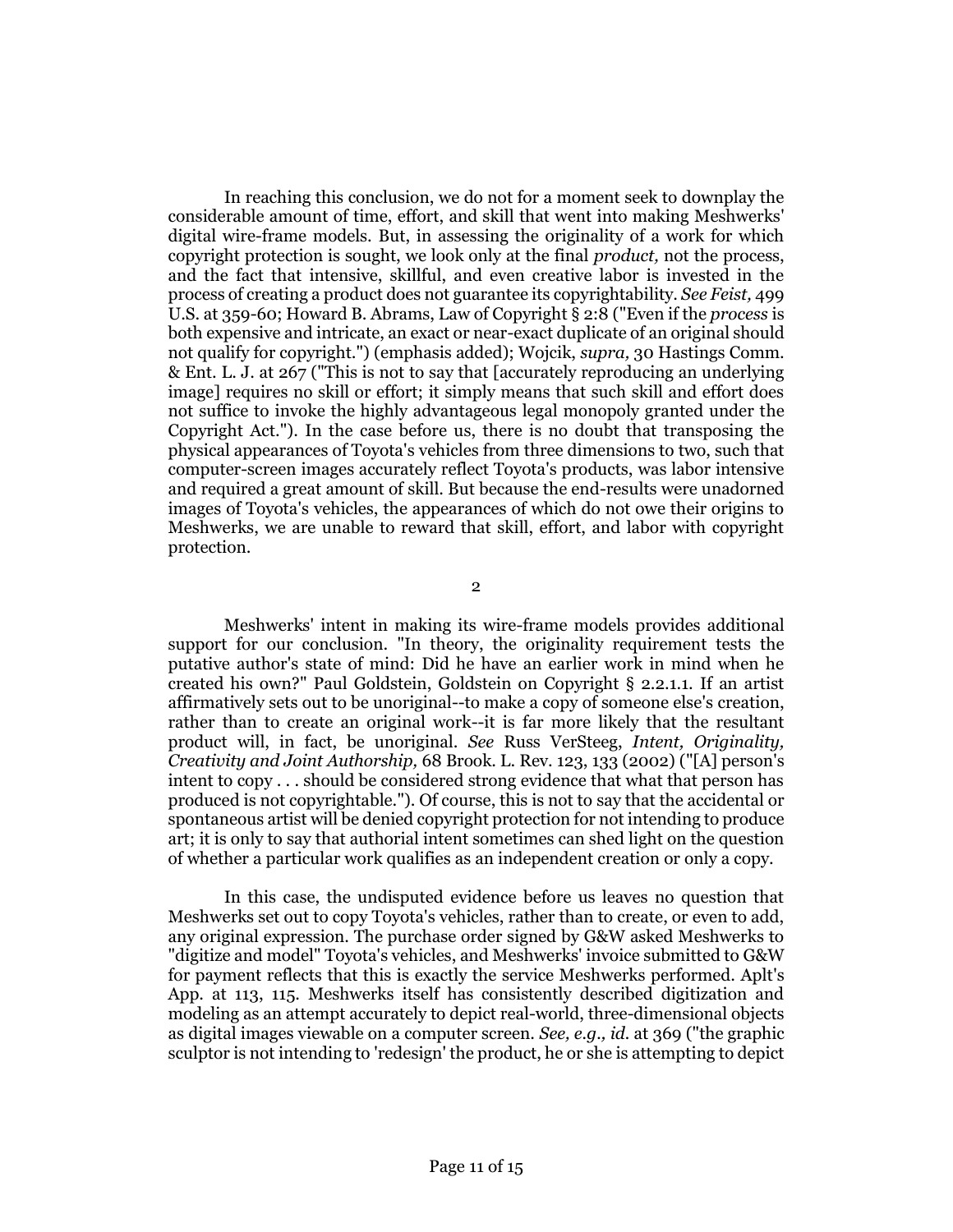that object in the most realistic way"); *id.* at 370 (goal is "to create a realistic depiction on the computer screen"); *id.* at 378 ("Meshwerks' graphic sculptors [] create realistic-looking depictions of complicated real-world objects on a two dimensional screen . . . a digital representation of the real object"); *id.* at 455 (Meshwerks "basically draws a three dimensional rendering of that object in the computer . . . it closely resembles the original"). The parties thus intended to have Meshwerks create base-layer digital models to which the original and creative elements viewers would see in actual advertisements could be added by others in subsequent processes.

Other courts before us have examined and relied on a putative copyright holder's intent in holding that the resultant work was not original and thus subject to copyright protection. The Sixth Circuit, for example, held that a series of catalog illustrations depicting auto transmission parts were not independently copyrightable. *ATC Distrib. Group, Inc,* 402 F.3d at 712. The drawings had been copied by hand from photographs in a competitor's catalog. *Id.* In denying copyright protection, the court emphasized that "[t]he illustrations were *intended* to be as accurate as possible in reproducing the parts shown in the photographs on which they were based, a form of slavish copying that is the antithesis of originality." *Id.* (emphasis added). In *Bridgeman Art Library,* the court examined whether color transparencies of public domain works of art were sufficiently original for copyright protection, ultimately holding that, as "exact photographic copies of public domain works of art," they were not. 36 F. Supp. 2d at 195. In support of its holding, the court looked to the plaintiff's intent in creating the transparencies: where "the *point of the exercise* was to reproduce the underlying works with absolute fidelity," the "spark of originality" necessary for copyright protection was absent. *Id.* at 197 (emphasis added). Precisely the same holds true here, where, by design, all that was left in Meshwerks' digital wire-frame models were the designs of Toyota's vehicles.

C

Although we hold that Meshwerks' digital, wire-frame models are insufficiently original to warrant copyright protection, we do not turn a blind eye to the fact that digital imaging is a relatively new and evolving technology and that Congress extended copyright protection to "original works of authorship fixed in any tangible medium of expression, *now known or later developed.*" 17 U.S.C. § 102(a) (emphasis added). A Luddite might make the mistake of suggesting that digital modeling, as was once said of photography, allows for nothing more than "mechanical reproduction of the physical features or outlines of some object . . . and involves no originality of thought or any novelty in the intellectual operation connected with its visible reproduction in [the] shape of a picture." *Burrow-Giles,* 111 U.S. at 59. Clearly, this is not so.

Digital modeling can be, surely is being, and no doubt increasingly will be used to create copyrightable expressions. Yet, just as photographs *can be,* but are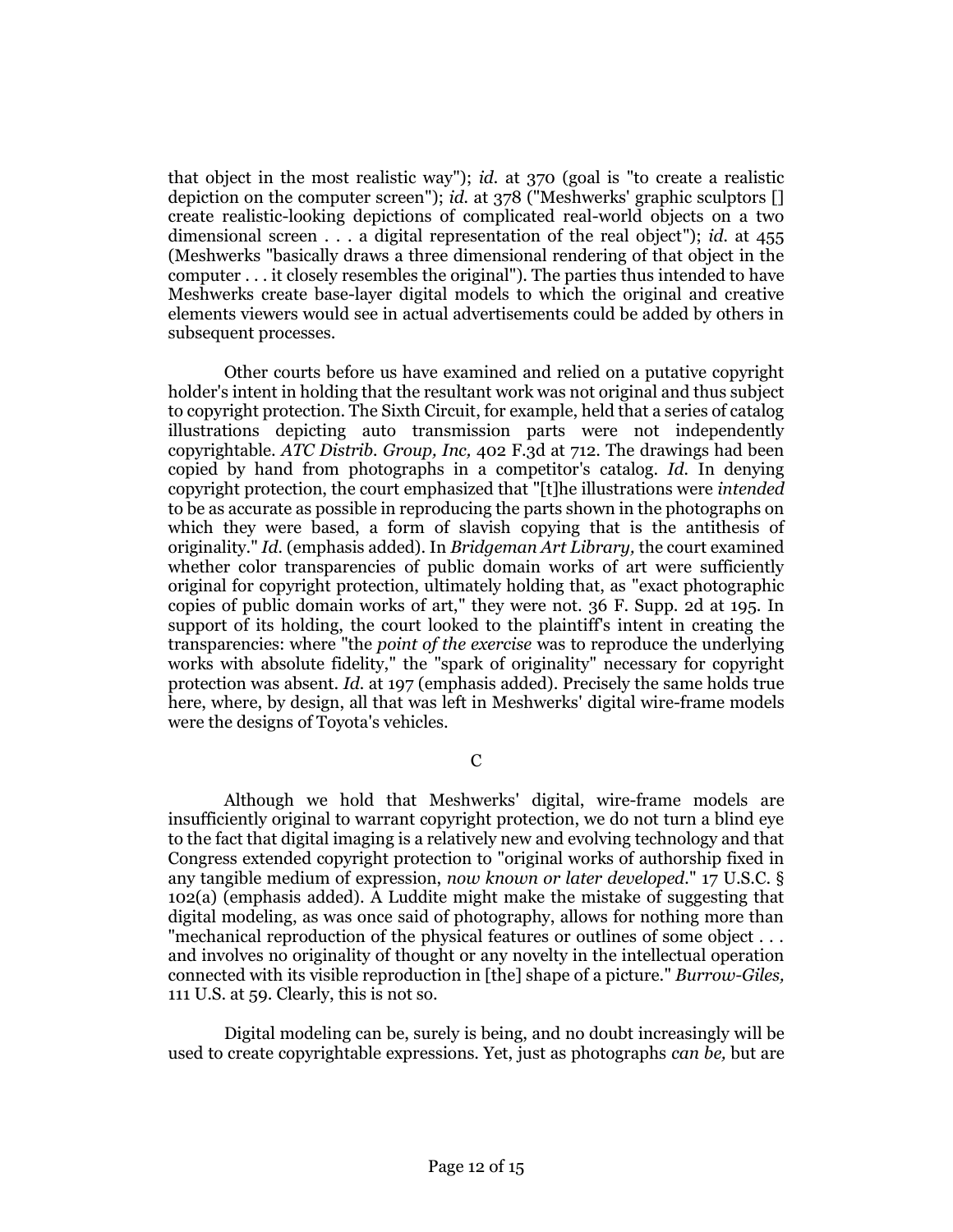not *per se,* copyrightable, the same holds true for digital models. There's little question that digital models *can* be devised of Toyota cars with copyrightable features, whether by virtue of unique shading, lighting, angle, background scene, or other choices. The problem for Meshwerks in this particular case is simply that the uncontested facts reveal that it wasn't involved in any such process, and indeed contracted to provide completely unadorned digital replicas of Toyota vehicles in a two-dimensional space. For this reason, we do not envision any "chilling effect" on creative expression based on our holding today, and instead see it as applying to digital modeling the same legal principles that have come, in the fullness of time and with an enlightened eye, to apply to photographs and other media.<sup>11</sup>

\* \* \*

Originality is the *sine qua non* of copyright. If the basic design reflected in a work of art does not owe its origin to the putative copyright holder, then that person must add something original to that design, and then only the original addition may be copyrighted. In this case, Meshwerks copied Toyota's designs in creating digital, wire-frame models of Toyota's vehicles. But the models reflect, that is, "express," no more than the depiction of the vehicles *as* vehicles. The designs of the vehicles, however, owe their origins to Toyota, not to Meshwerks, and so we are unable to reward Meshwerks' digital wire-frame models, no doubt the product of significant labor, skill, and judgment, with copyright protection. The judgment of the district court is affirmed, and defendants' request for attorneys' fees is denied.

*So ordered.*

<sup>&</sup>lt;sup>11</sup> Defendants' request for the costs and attorneys fees associated with this appeal is denied. *See* 17 U.S.C. § 505 (allowing reasonable fees and costs at the court's discretion). Nonexclusive factors that may guide a court's exercise of its discretion include the "frivolousness, motivation, objective unreasonableness (both in the factual and in the legal components of the case) and the need in particular circumstances to advance considerations of compensation and deterrence." *Fogerty v. Fantasy, Inc.,* 510 U.S. 517, 534 n.19, 114 S. Ct. 1023, 127 L. Ed. 2d 455 (1994). Far from being frivolous, this suit presents a novel and consequential question focused on the copyrightability of images in a relatively new technological medium. Neither are we presented with evidence suggesting that Meshwerks' motivation in filing this suit was anything other than sincere.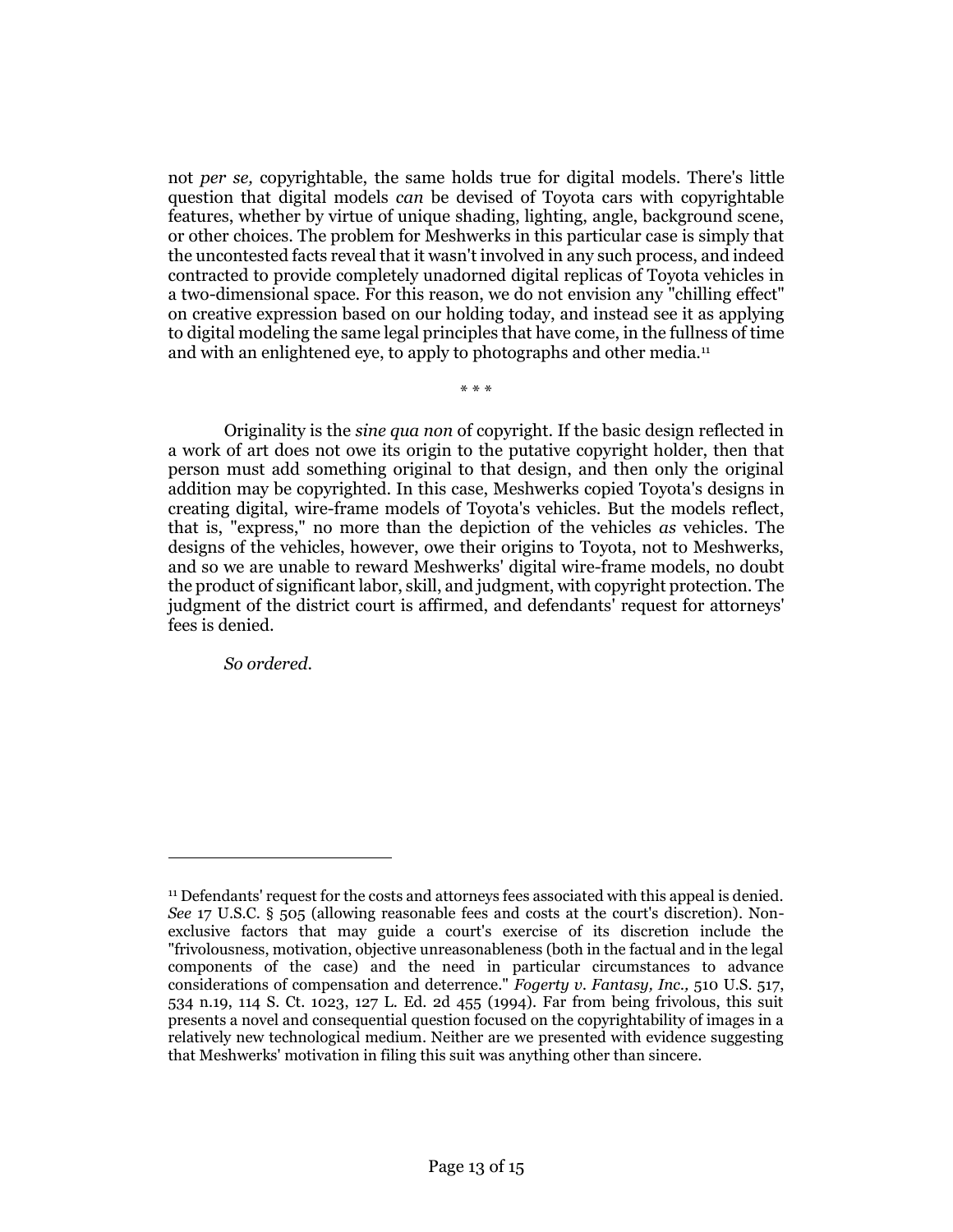# APPENDIX A